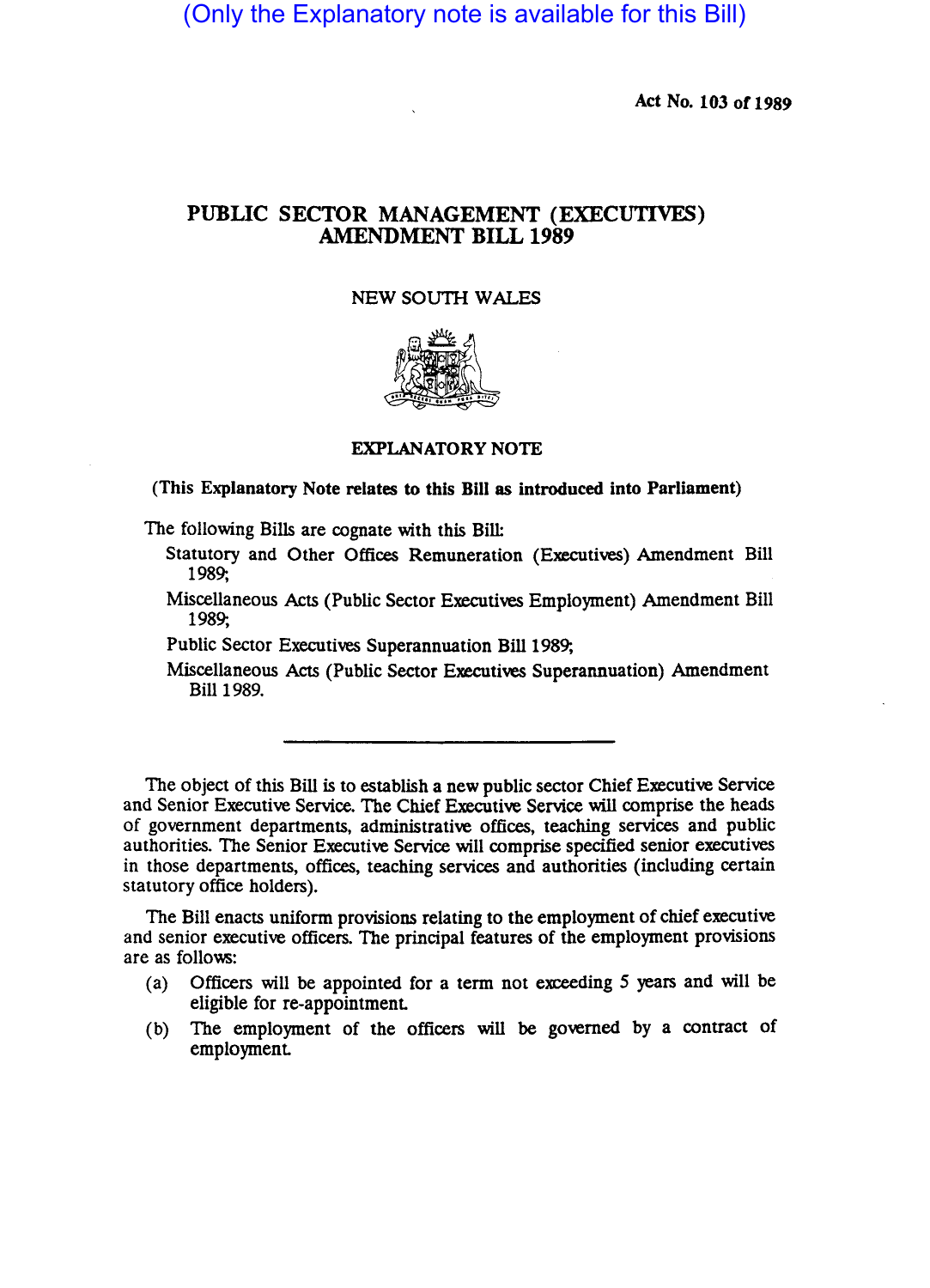*Public Sector Management (Executives) Amendment 1989* 

- (c) Officers will be entitled to monetary remuneration and employment benefits as agreed in the contract of employment, subject to the total cost of the remuneration package being as determined by the Statutory and Other Offices Remuneration Tribunal
- (d) Officers will be subject to removal at any time and will not be entitled to re-appointment (but there is provision for a right of return to the public sector for those officers who elect to retain that right and compensation (maximum 1 year's remuneration) for other officers).

Clause 1 specifies the short title of the proposed Act

Clause 2 provides that the proposed Act commences on a proclaimed day or days.

Clause 3 is a formal provision which gives effect to the Schedule of amendments to the Public Sector Management Act 1988.

#### SCHEDULE 1 • AMENDMENTS

Schedule 1 (1) (a) inserts appropriate definitions into the Principal Act In particular, "chief executive position" means a position referred to in proposed Schedule  $3_A$  and "senior executive position" means a position referred to in proposed Schedule 3&

Schedule 1 (1) (b)  $\cdot$  (e) make consequential amendments to the general definition section of the Principal Act

Schedule 1 (2) makes amendments to the general application section of the Principal Act as a consequence of the extension of the Act to public sector officers outside the Public Service.

Schedule 1 (3) abolishes the Special Division of the Public Service. At present the Special Division comprises Department Heads who are to be included in the Chief Executive Service.

Schedule 1 (4) provides that the grading and classification of senior executive positions in the Public Service created by the Department Head require the approval of the Minister instead of the Public Employment Industrial Relations Authority.

Schedule 1 (S) provides for the appointment of Department Heads and acting Department Heads by the Governor. The existing provisions for their employment have been replaced by proposed Part  $2_A$  (Public Sector Executives). As a consequence, all future appointments of Department Heads will be for a term not exceeding 5 years (at present existing officers of the Public Service who are promoted to a Department Head position are not required to be appointed for a term). The Department Head positions concerned are any positions referred to in Schedule 1 of head of a Department and any Public Service positions referred to in Schedule 2 of head of an Administrative Office.

Schedule 1 (6) provides for the appointment of senior executive officers in the Public Service by the Governor and acting senior executive officers by the Department Head. The existing provisions for their employment have been replaced by proposed Part 2A (Public Sector Executives). As a consequence, all future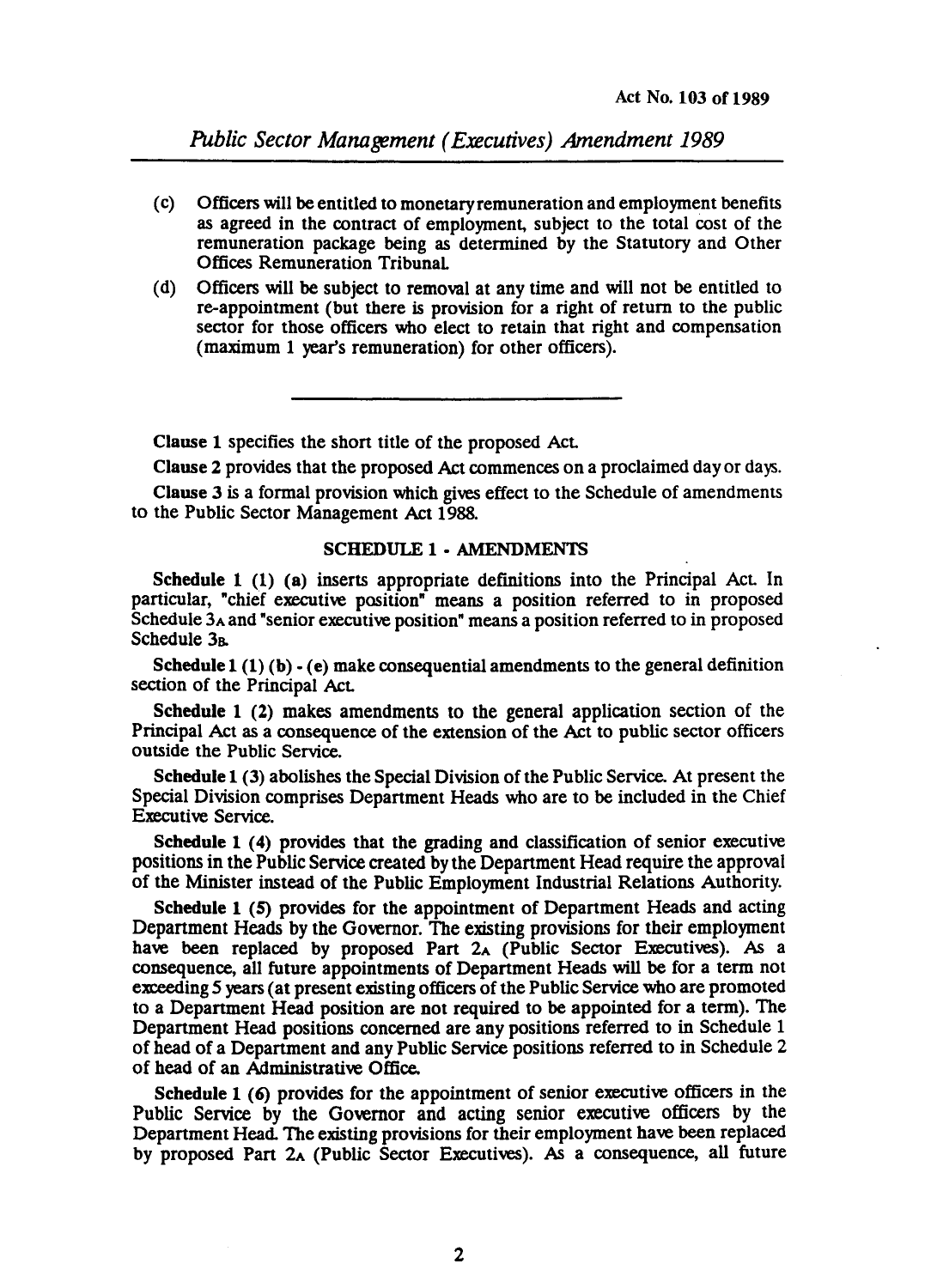appointments to those positions in the Public Service will be for a term not exceeding 5 years (at present those senior executive officers in the Public Service are not appointed for a term). However, the existing provisions (sections  $26$  and  $31$ ) for appointment of officers on merit and for the advertising of vacancies have been retained. If a vacancy is not advertised, an appointment may be made from among all senior executive officers in the Public Service or a Teaching Service as well as from among public service officers in the relevant administrative unit

Schedule 1 (7) and (8) make consequential amendments as a result of the amendments made by Schedule 1 (5) and (6).

Schedule 1 (9) inserts a new Part  $2_A$  into the Principal Act relating to the employment of public sector executives. The new Part contains the follOwing proposed sections:

# Division 1 • Preliminary

- Section  $42<sub>A</sub>$  defines expressions used in the Part. In particular, "executive officer" means a chief executive officer or a senior executive officer. For the purposes of exercising the functions under the Part of the employer of an executive officer (including the signing of contracts of employment):
	- (a) the Minister is to be the employer of chief executive officers;
	- (b) the appropriate Department Head is to be the employer of senior executive officers in the Public Service;
	- (c) the appropriate Director-General is to be the employer of senior executive officers in the Teaching Services;
	- (d) a public authority is to be the employer of senior executive officers employed by the authority; and
	- (e) the Minister or a person nominated by the Minister is to be the employer of other senior executive officers such as statutory officers who are not chief executive officers.

# Division 2 • Composition of Executive Services

Section 42<sup>B</sup> specifies that the Chief Executive Service comprises the persons holding positions referred to in proposed Schedule 3<sup>A</sup>.

Section 42c specifies that the Senior Executive Service comprises the persons holding positions referred to in proposed Schedule 38. At this stage, only statutory offices have been included. Positions in the Public Service, a Teaching Service or the service of public authorities are to be included as they are identified. An assessment is to be made of public sector positions with a salary above clerk (grade 12) in the Public Service.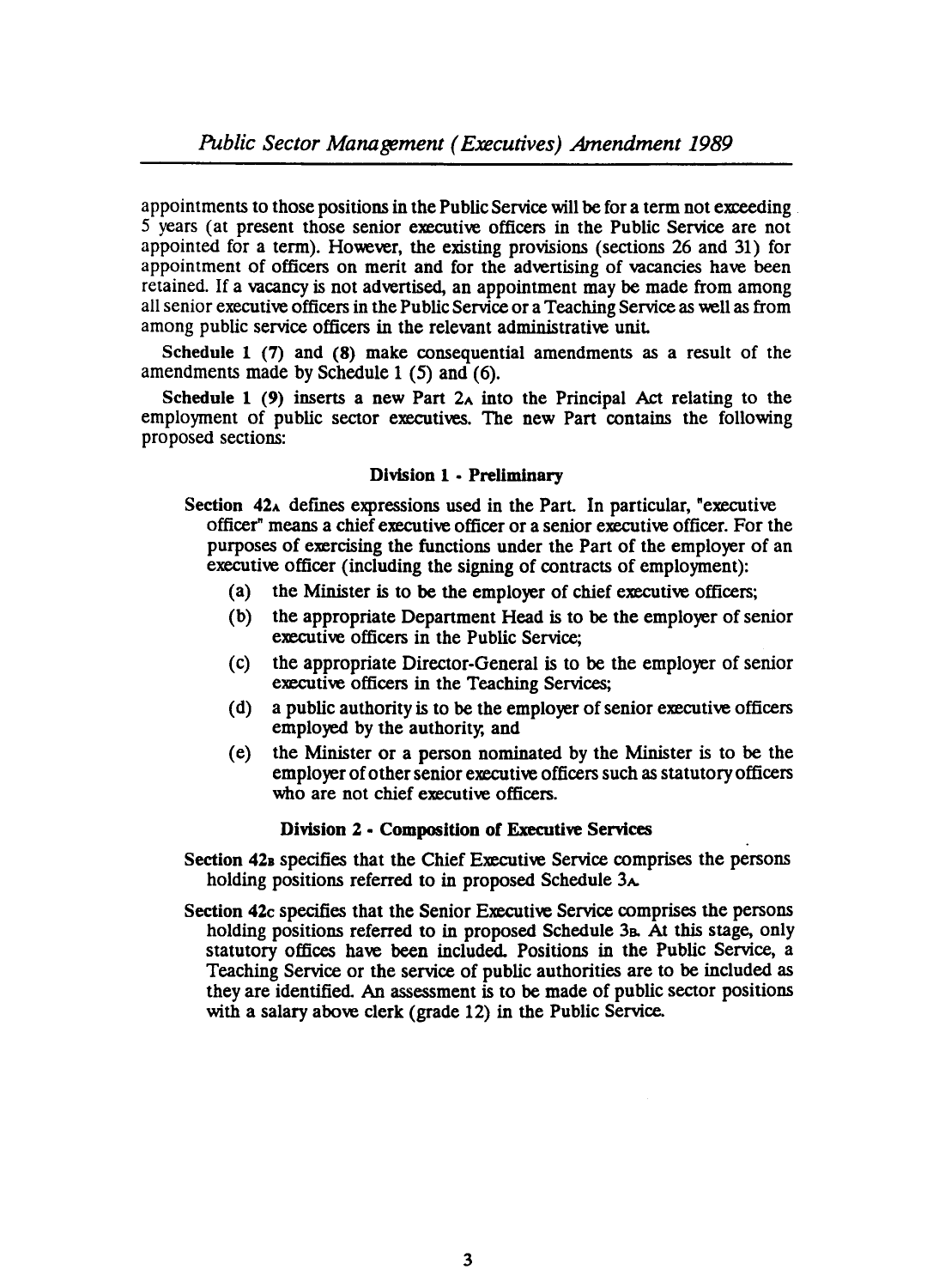- Section 42<sub>p</sub> authorises the Governor to amend or substitute Schedules  $3_A$  and 38 by proclamation.
- Section  $42<sub>E</sub>$  provides that a position may not be included as an executive pOSition unless it is:
	- (a) a position in the Public Service;
	- (b) a statutory office under an Act which provides that appointments to that office are subject to Part 2A of the Principal Act;
	- (c) a position on the staff of a public authority; or
	- (d) a position in the Education Teaching Service or the Technical and Further Education Teaching Service.

# Division 3 • Employment of executive officers

- Section 42r provides that executive officers must be appointed for a term not exceeding *5* years.
- Section 42<sub>G</sub> provides that the employment of executive officers is to be governed by a contract of employment between the officer and his or her employer. The contract may constitute the instrument of appointment and fix the term of office if the person who signs as employer for the purposes of the new Part is also the person authorised to make the appointment.

Section 42u requires a contract of employment to deal with:

- (a) the duties of the executive officer's position (including performance criteria);
- (b) the monetary remuneration and employment benefits for the officer (including nominating the amount of the remuneration package if a range of amounts has been determined for that package); and
- (c) whether or not the officer elects to retain a right of return to the public sector.

Section 42<sub>1</sub> requires annual reviews of an executive officer's performance.

Section 42; excludes the employment of executive officers from the Industrial Arbitration Act 1940 and certain proceedings for judicial review.

# Division 4 • Remuneration of executive officers

Section  $42<sub>K</sub>$  defines expressions used in the Division. In particular, "approved" means approved by the Minister.

"Employment benefit" means:

- (a) employer contributions etc. to superannuation schemes;
- (b) the provision of motor vehicles for private use;
- (c) the right of return to the public sector by an executive officer who elects to retain that right;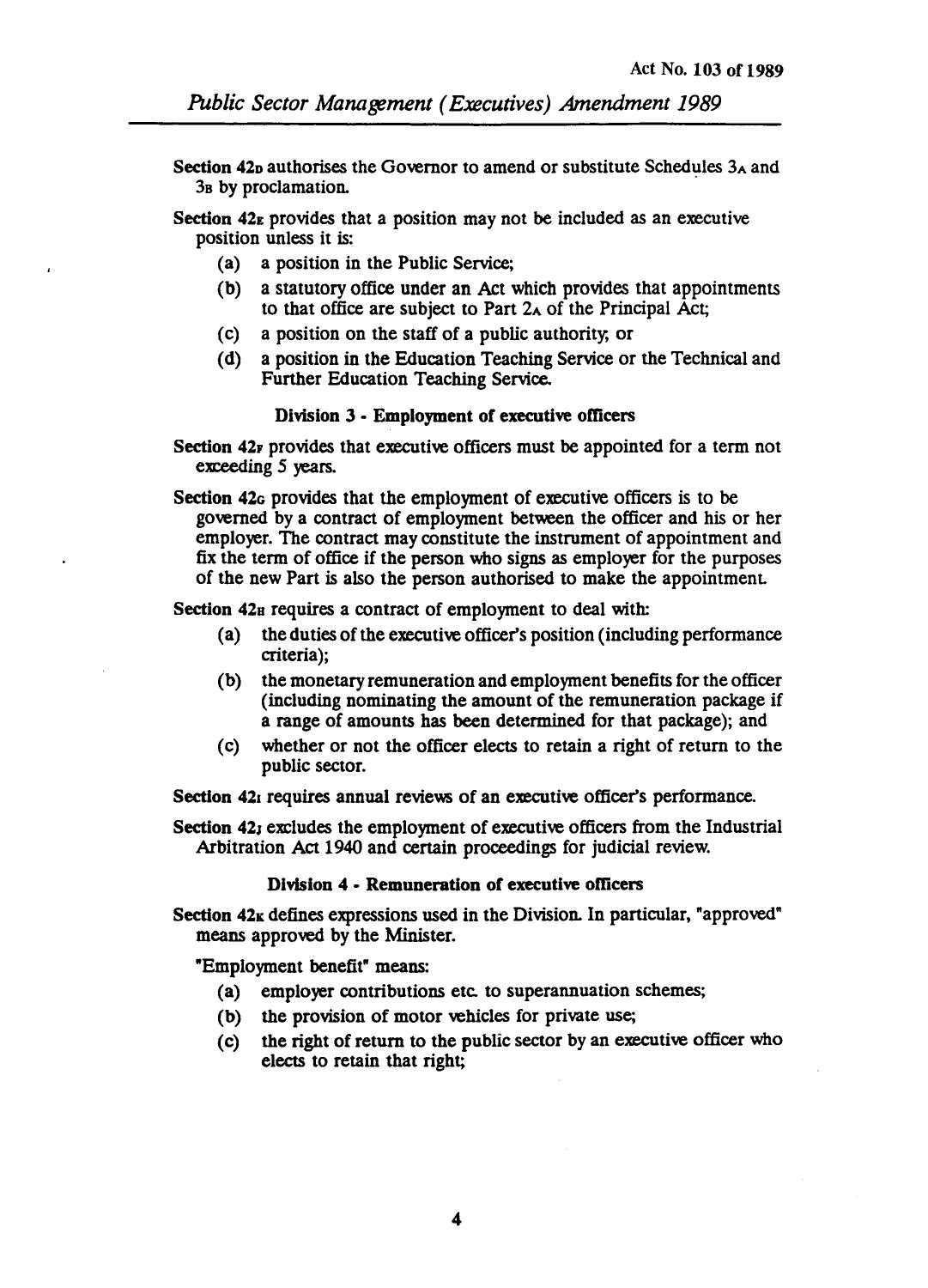- (d) approved leave entitlements; or
- (e) other approved benefits of a private nature.
- "Monetary remuneration" is defined to exclude travelling, subsistence, relocation and other allowances for expenses incurred in the discharge of official duties.
- Section 42L provides that the rate of monetary remuneration and the kinds of employment benefits for executive. officers are to be as agreed in their contracts of employment The total amount of monetary remuneration and the cost to the employer of employment benefits is to be the amount of the executive officer's remuneration package as determined by the Statutory and Other Offices Remuneration Tribunal The value of employment benefits is to be as determined by the Minister. The proposed section does not affect any future arrangement for performance-related incentive payments.
- Section  $42<sub>M</sub>$  authorises the payment to executive officers of travelling, subsistence, relocation and other allowances for expenses incurred in the discharge of official duties.

#### Division 5 - Removal, retirement etc. of executive officers

- Section  $42<sub>N</sub>$  defines expressions used in the Division. In particular, "employment" in the public sector is defined to mean employment as an officer in the public sector and "engagement" in the public sector is defined to mean any such employment or the holding of a statutory office.
- Section 420 provides for the vacation of office of executive officers in the usual circumstances.
- Section 42<sup>,</sup> provides for the retirement of executive officers. There is no limit on the age at which an executive officer may be appointed and no compulsory retiring age. However, an executive officer may be compulsorily retired after reaching the age of 60 years despite the fact that the officer's term of office has not expired.
- Section 42<sub>9</sub> enables an executive officer to be removed from office at any time. The existing provision of removing Department Heads from their position (but retaining their services as unattached officers) has been retained and extended to all executive officers.
- Section 42a enables an executive officer who was previously employed in the public sector to elect (when first becoming an executive officer) to retain a right of return to the public sector. The cost of that right will be deducted from the remuneration package as an employment benefit under the executive officer's contract of employment If the executive officer is removed from office (except for misbehaviour) or not re-appointed, the officer is entitled (if not over 60 years of age) to an engagement in the public sector. The engagement in the public sector is to be:
	- $(a)$  in the case of a chief executive officer as a senior executive officer; or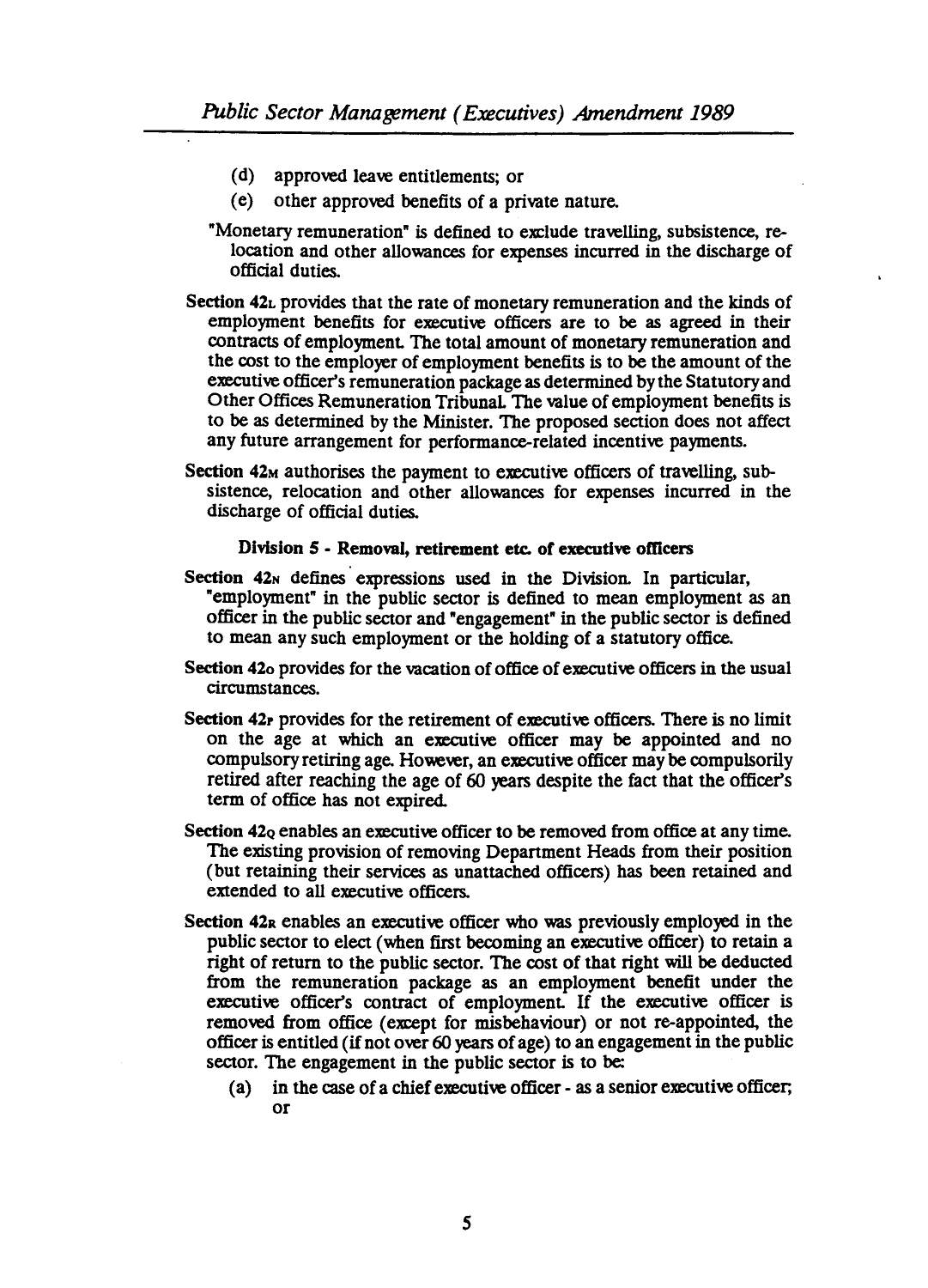- (b) in the case of a senior executive officer  $\overline{\cdot}$  in a position with a salary not lower than the current salary for the previous engagement of the officer as an employee in the public sector (but not exceeding the maximum salary for clerk (grade 12) in the Public Service).
- Section 42s provides compensation to an executive officer who is removed or retired from office (except for misbehaviour) or not re-appointed and who has not elected to retain a right of return to the public sector. The compensation is to be determined by the Statutory and Other Offices Remuneration Tribunal and is not to exceed 1 year's remuneration. In the case of a failure to re-appoint the executive officer, compensation will not be payable unless the Tribunal determines that there was a reasonable expectation of re-appointment
- Section  $42r$  enables a person with a right of return to the public sector under proposed section 42R to elect instead to take compensation under proposed section 42s.

### Division 6 - General

- Section 42u provides that, when a non-statutory position becomes a senior executive position, the incumbent officer continues to hold the position until an appointment is made. An incumbent officer who is not appointed is entitled to an engagement in the public sector or compensation in similar terms to an officer who elects to retain a right of return to the public sector under proposed section 42<sub>R</sub>. The position of incumbent Department Heads and other statutory office holders who become executive officers is dealt with by the amendment made by Schedule 1 (42).
- Section 42v deals with the accrued leave of incumbent officers. On appointment as an executive officer, an incumbent officer may elect to take the money value of any untaken accrued leave. All accrued leave is otherwise preserved.
- Section 42w makes savings and transitional arrangements consequent on pOSitions becoming or ceasing to be executive positions.
- Section 42x ensures that positions do not cease to be executive positions merely because of a change in the title of the position.
- Section 42y requires an executive officer to obtain the approval of the officer's employer before engaging in other paid employment
- Section 42z makes general provisions with respect to the operation of the proposed Part.

Schedule  $1(10)$   $\cdot (13)$  amend the provisions of Part 3 of the Principal Act which deal with the management functions of the Minister so that the provisions refer specifically to declared authorities instead of the provisions being applied to declared authorities by Part 7 of the Principal Act ("Declared authorities" are the public authorities listed in Schedule 3 to the Principal Act which employ their own staff).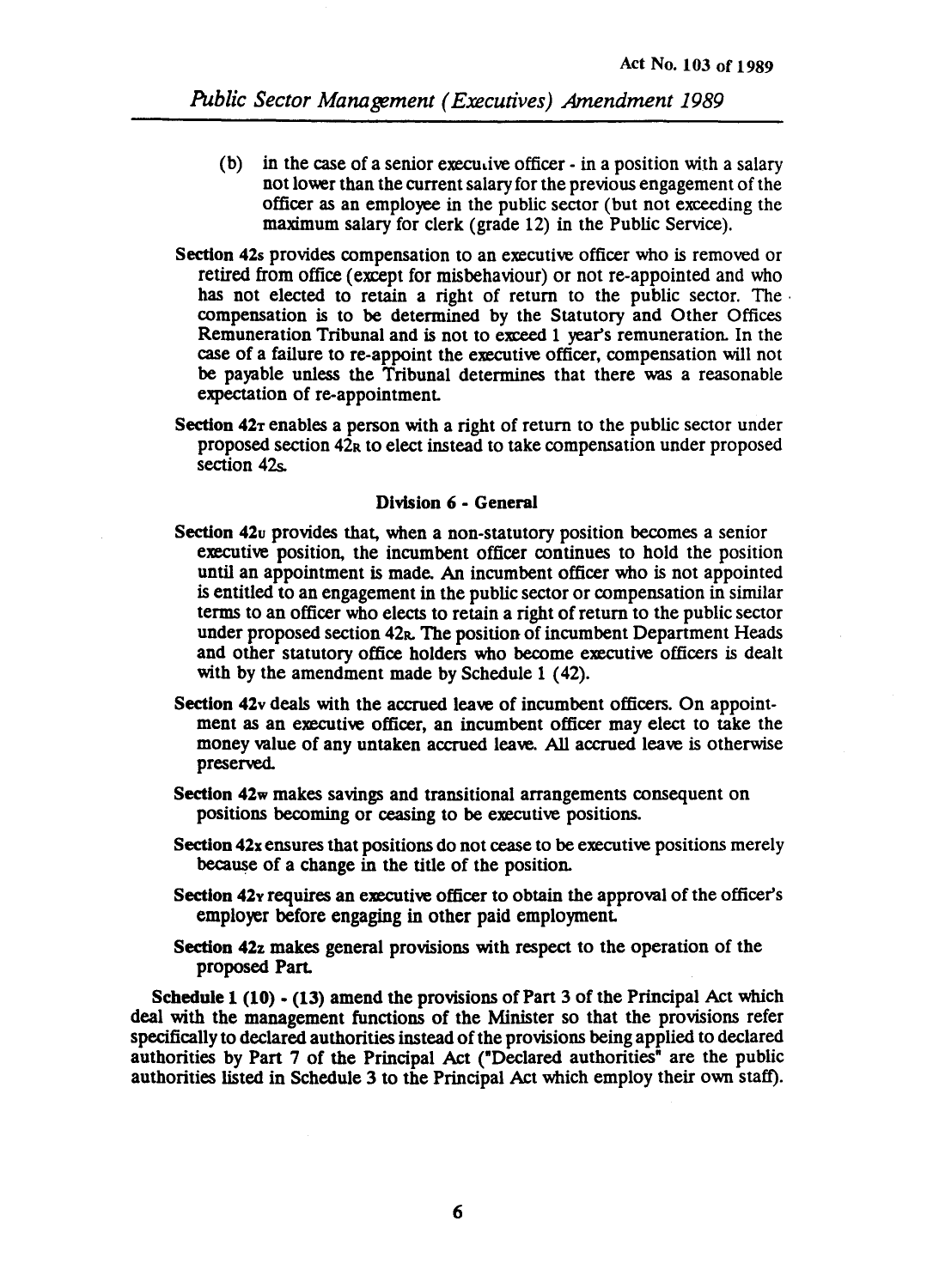Schedule 1 (14) excludes the application to senior executive officers in the Public. Service of sections 50 - 53 (transfers, excess staff and excessive salaries in the Public Service), but enables transfers within a Department or between Departments to positions with the same remuneration package.

Schedule 1 (15) and (16) provide that the power of the Public Employment Industrial Relations Authority to determine the salaries or other remuneration of, and enter into industrial agreements with respect to, public servants does not extend to chief executive or senior executive officers.

Schedule  $1(17)$  - (23) and (25) amend the provisions of Part 5 of the Principal Act relating to discipline and conduct of officers in the Public Service. Apart from consequential changes, the amendments remove the detailed provisions for dealing with disciplinary proceedings against Department Heads and remove the existing power for a Depanment Head to demote a senior executive officer in the Public Service.

Schedule 1 (24) makes a consequential amendment as the result of the enactment of proposed section  $42y$  of Part  $2\lambda$ .

Schedule 1 (26) extends the existing provisions for special inquiries into breaches of discipline by Depanment Heads to all chief executive and senior executive officers.

Schedule 1 (27) • (29) make consequential amendments as a result of the amendments made by Schedule 1 (10) - (13).

Schedule  $1$  (30)  $\cdot$  (34) amend Part 8 (Removal and retirement of certain statutory office holders) to delete references to chief executive or senior executive officers whose removal and retirement is to be dealt with in proposed Part  $2<sub>A</sub>$ . The opportunity has been taken to make it clear that the Part applies only to statutory offices to which appointments are made by the Governor or a Minister.

Schedule 1 (35) makes a consequential amendment to the provision of the Principal Act which preserves the application of certain other Acts.

Schedule 1 (36) provides that the provisions for deductions for rent etc. for officers occupying Government premises is subject in the case of chief executive or senior executive officers to their contracts of employment

Schedule 1 (37) makes a minor consequential amendment

Schedule 1 (38) makes consequential amendments on the abolition of the Special Division of the Public Service.

Schedule 1 (39) makes a consequential amendment as a result of the amendments made by Schedule 1 (10) - (13).

Schedule 1 (40) inserts proposed Schedules  $3_A$  and  $3_B$  into the Principal Act. The Schedules identify the chief executive positions and the senior executive positions, respectively.

Schedule 1 (41) omits provisions relating to the preservation of rights of certain Department Heads which are inconsistent with proposed Part 2x.